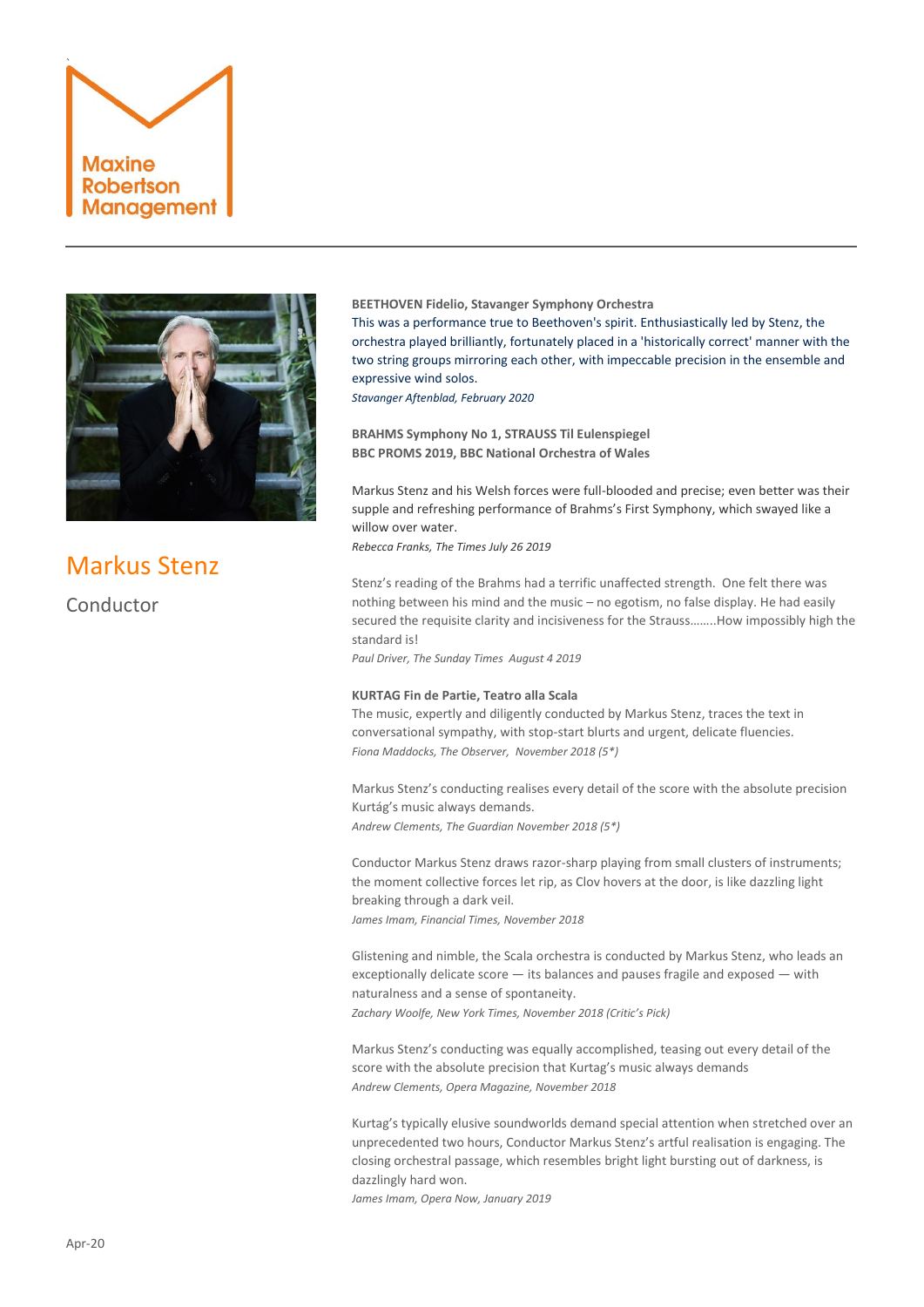

#### **MENDELSSOHN, WAGNER Baltimore Symphony Orchestra**

Stenz elicited strikingly delicate playing from the violins and cellos in Mendelssohn's Hebrides Overture. The German conductor's beat was impulsive, giving the piece a restless quality in the moving notes, never quite even and certainly not dragging. […] Stenz has conducted many of the Wagner operas, and his expertise shone through. He helped the orchestra shape the string unisons that run through the Act I Prelude, seemingly simple lines that have to be subtly inflected and flexible. […] Stenz expertly paced the massing of sound in the "Transformation Music" from Act I, propelling the music steadily toward the sonic climax with the trombones blaring. […] it was a transcendent moment made possible by Stenz and his growing, increasingly important relationship with the musicians of the BSO.

*Charles Downey, Washington Classical Review, 9 Oct 2017*

## **STRAVINSKY Firebird Suite, Baltimore Symphony Orchestra**

Stenz drew from the BSO no end of sonic atmosphere. Stravinsky's endless melodic and harmonic inventiveness emerged as fresh as ever. The tension the conductor achieved right at the start was followed by masterful timing and nuanced phrases that evoked each incident in the scenario tellingly.

*Tim Smith The Baltimore Sun, 8 May 2017*

## **BRUCKNER Symphony No. 4, Baltimore Symphony Orchestra**

Even folks who hate Bruckner may be won over by the BSO's performance of the "Romantic" led by Markus Stenz […] an absorbing, uplifting account of Bruckner's Symphony No. 4 with principal guest conductor Markus Stenz in incisive form on the podium and the ensemble giving him an extra-expressive response […] Stenz continued to coax sensitive playing from each section and soloist within the BSO […] Stenz was a model collaborator in a finely detailed performance. *Tim Smith The Baltimore Sun, 3 February 2017*

#### **BEETHOVEN Baltimore Symphony Orchestra**

Markus Stenz, the Baltimore Symphony Orchestra's new principal guest conductor, worked several kinds of magic Saturday at Strathmore. […] he elicited playing at a level I've never heard from this middling-to-good group. Everything sounded different; this German maestro uses unconventional gestures and no baton.[…]He shapes every phrase, has an innate feel for drama and made the orchestra play more softly than I thought possible.

*Washington Post, 3 March 2016*

Sunday afternoon's concert at Meyerhoff Symphony Hall reconfirmed how inspiring a force Stenz can be on the podium, and how effortlessly he can get the BSO to respond with genuine impact [...] the conductor hardly stinted on the work's lyrical beauty, coaxing wonderful refinements of tone and articulation… *Tim Smith The Baltimore Sun*, *8 March 2016*

#### **BEETHOVEN, STRAVINSKY, LARCHER, London Philharmonic Orchestra**

Stenz led a driven account. […] Stenz gave such an enlivening presentation of this work that a few minor infelicities cannot be allowed to detract from praising this bold reading. *Antony Hodgson, Classical Source, 28 October 2015*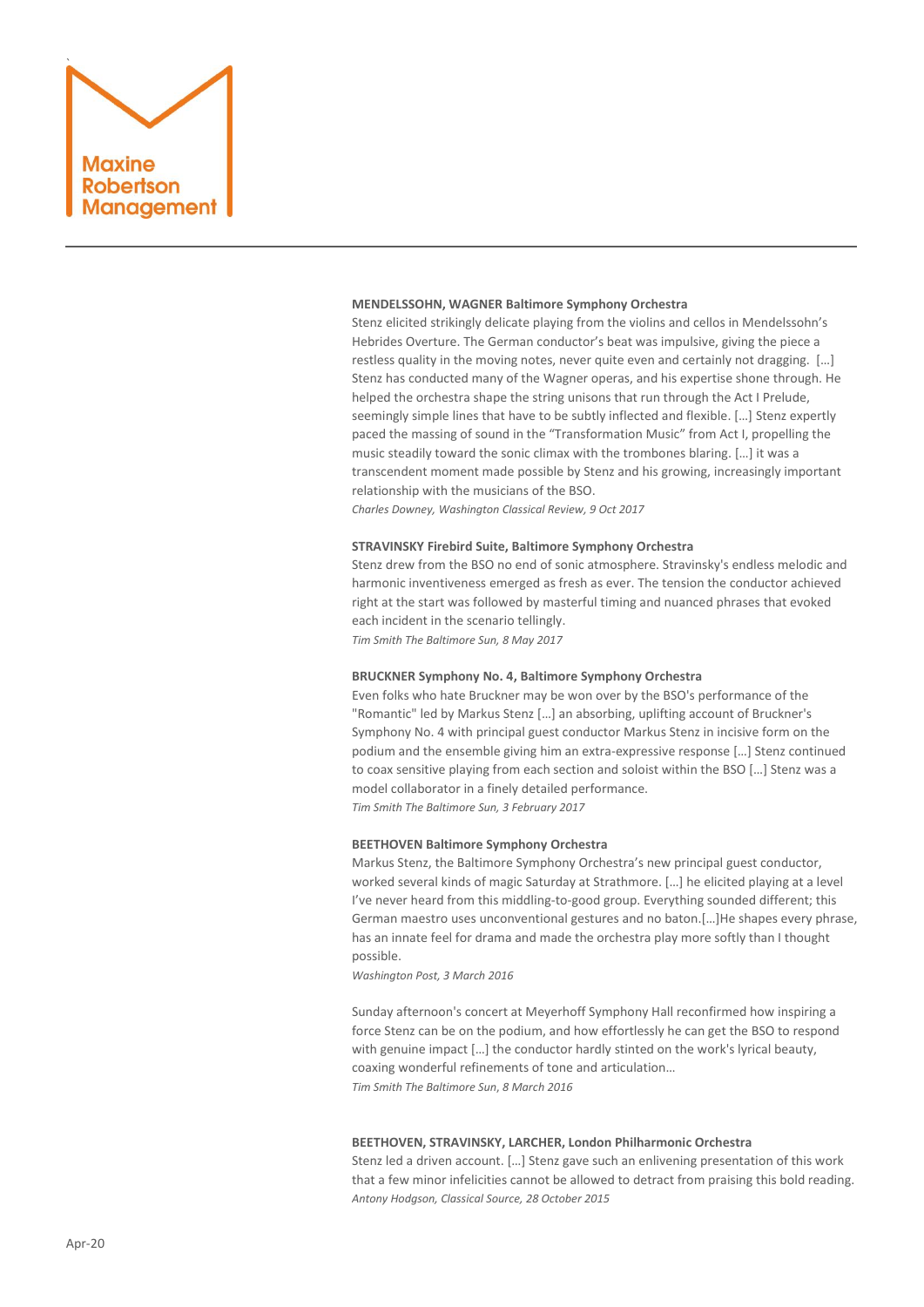

Stenz's shaping of the opening theme in the second and indeed the progress of the movement as a whole proved strikingly Mozartian: a different sort of complexity, often overlooked in Beethoven […]

A performance of The Rite of Spring should always be an 'occasion'; it certainly was here. As with the Beethoven, Stenz had clearly thought long and hard about the work. There was nothing routine to his interpretation; it undoubtedly had a logic and character of its own, without trying to be 'different' for the sake of it. […] Stenz seemed to have rethought the music as a conscientious performer should naturally do. Throughout, it was the spirit of the Ballets Russes and of theatre in general that was most intriguingly apparent.

*Mark Berry, Seen and Heard International 29 October 2015*

### **SCHONBERG Gurrelieder, Gürzenich-Orchester Köln, Hyperion**

The performances of Schoenberg's last lingering celebration of late romantic luxuriance that Markus Stenz conducting in Cologne a year ago were his final concerts as chief conductor. The recording derived from them provides a good resume of Stenz's qualities, his confidence in handling massive forces and his affinity with music composed on the cusp of modernism…

*The Guardian 25 June 2015*

This superb performance crowns Stenz's tenure as Cologne's general music director, with opulent playing from the Gurzenichers…

*The Sunday Times 'Album of the week, 28 June 2015*

Excellent performances throughout...rarely have the lush textures of Schoenberg's late-Romantic cantata soudned this fresh. The sound Stenz gets from his orchestra is leaner, the strings more silk than velvet, but no less beautiful as a result, offering a more delicate picture of longing in the first part […] the musical structure and essential clarity are never lost in the clatter of Part 3. And Stenz retains a canny knack for opening the lyrical floodfates when required the ebb and flow he brings to Tove and Waldemar's final songs in Part 1 is exquisite.

*Hugo Shirley, Gramophone 'Editor's choice', August 2015*

The playing is breath-taking […] this is due in part to the recording itself, and in part to Stenz's way with the sore, which combines probing intelligence with almost shocking emotional force. […] Demands to be heard, for its conducting and playing above all. *Tim Ashley, Classical Source, August 2015*

Markus Stenz's theatrical nous never lets things sprawl and the playing and singing are faultless. Essential listening if you've a weakness for late-romantic blockbusters, and this recording is among the best.

*Graham Rickson, The Arts Desk, 15 August 2015*

...makes a vivid and spacious overall impression thanks to the alternately measured and passionate sway of Markus Stenz and the golden tones of the Gurzenich Orchestra. *Bayan Northcott, BBC Music Magazine, October 2015*